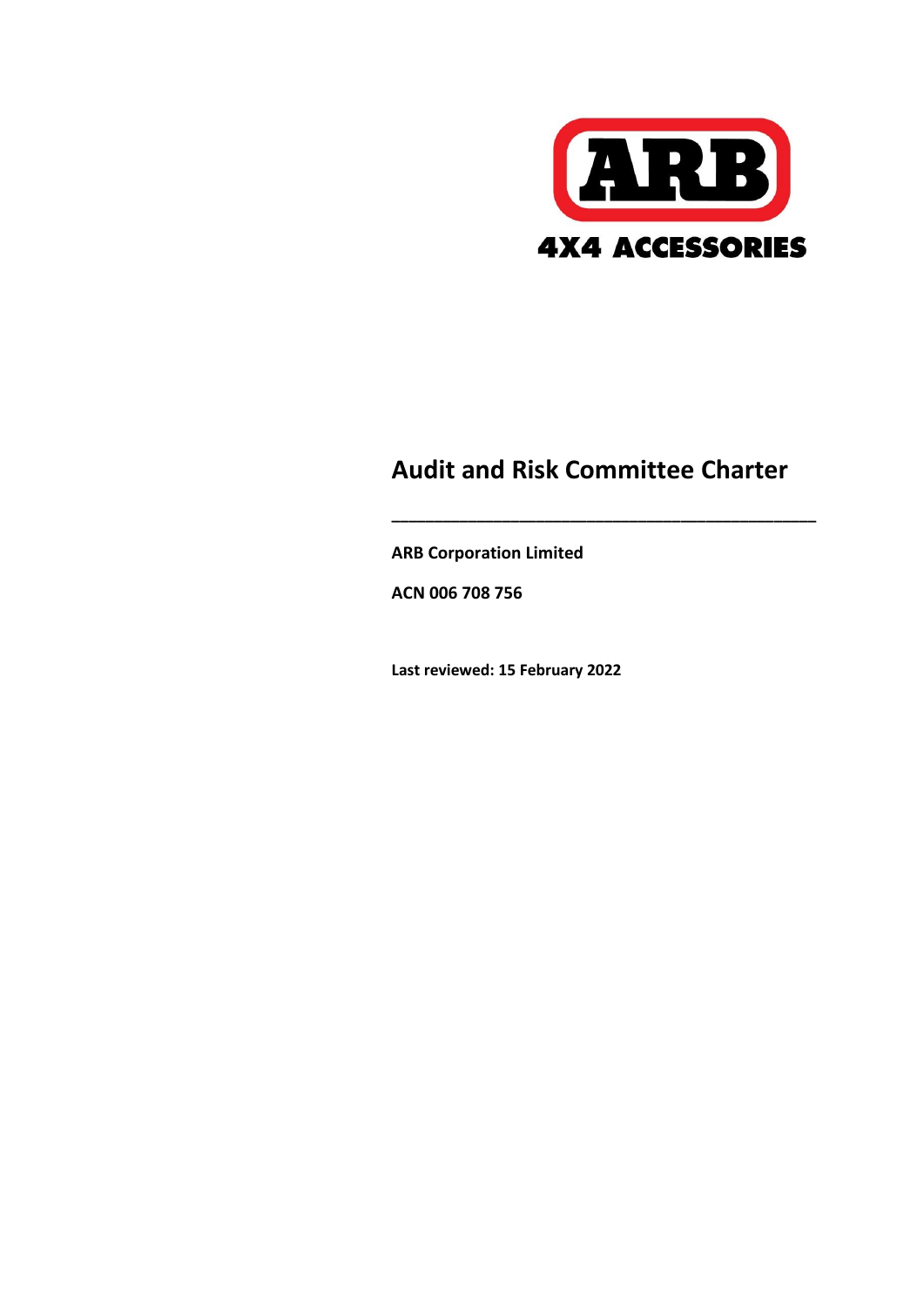# **Audit and Risk Committee Charter**

# **1. Purpose**

The Board of Directors of ARB Corporation Limited (the "**Company**") has established an Audit and Risk Committee (the "**Committee**"). The purpose of the Committee is to:

- a) review all published financial accounts, statements and reports issued by the Company with a view to making a recommendation to the Board as to whether they give a true and fair view of the financial position and performance of the Company as required by the Corporations Act 2001 (Cth) and all applicable accounting standards;
- b) review and make recommendations to the Board regarding the adequacy and integrity of the Company's risk management framework and system of internal controls;
- c) review whether or not the Company is in compliance with relevant laws and regulations; and
- d) monitor the performance and independence of the Company's external auditor.

To the extent practicable, the Company has followed the ASX Corporate Governance Council's Corporate Governance Principles and Recommendations (4<sup>th</sup> Edition).

#### **2. Responsibilities**

2.1 The responsibilities of the Committee shall include:

# *External Audit*

- a) reviewing the independence of the external auditors;
- b) reviewing with management as appropriate the terms of the external audit engagement in order to:
	- i. make recommendations to the Board concerning the appointment, re-appointment, removal and remuneration of the auditors;
	- ii. ensure that there is an appropriate degree of co-ordination between the external auditors and management;
	- iii. ascertain the extent to which the scope of the planned audit can be relied upon to detect weaknesses in internal controls or non-compliance with legal requirements; and
	- iv. assess the extent of non-audit services to be provided by the external auditors, with particular consideration for the potential of those services to impair the external auditors' judgement or independence in respect of the Company;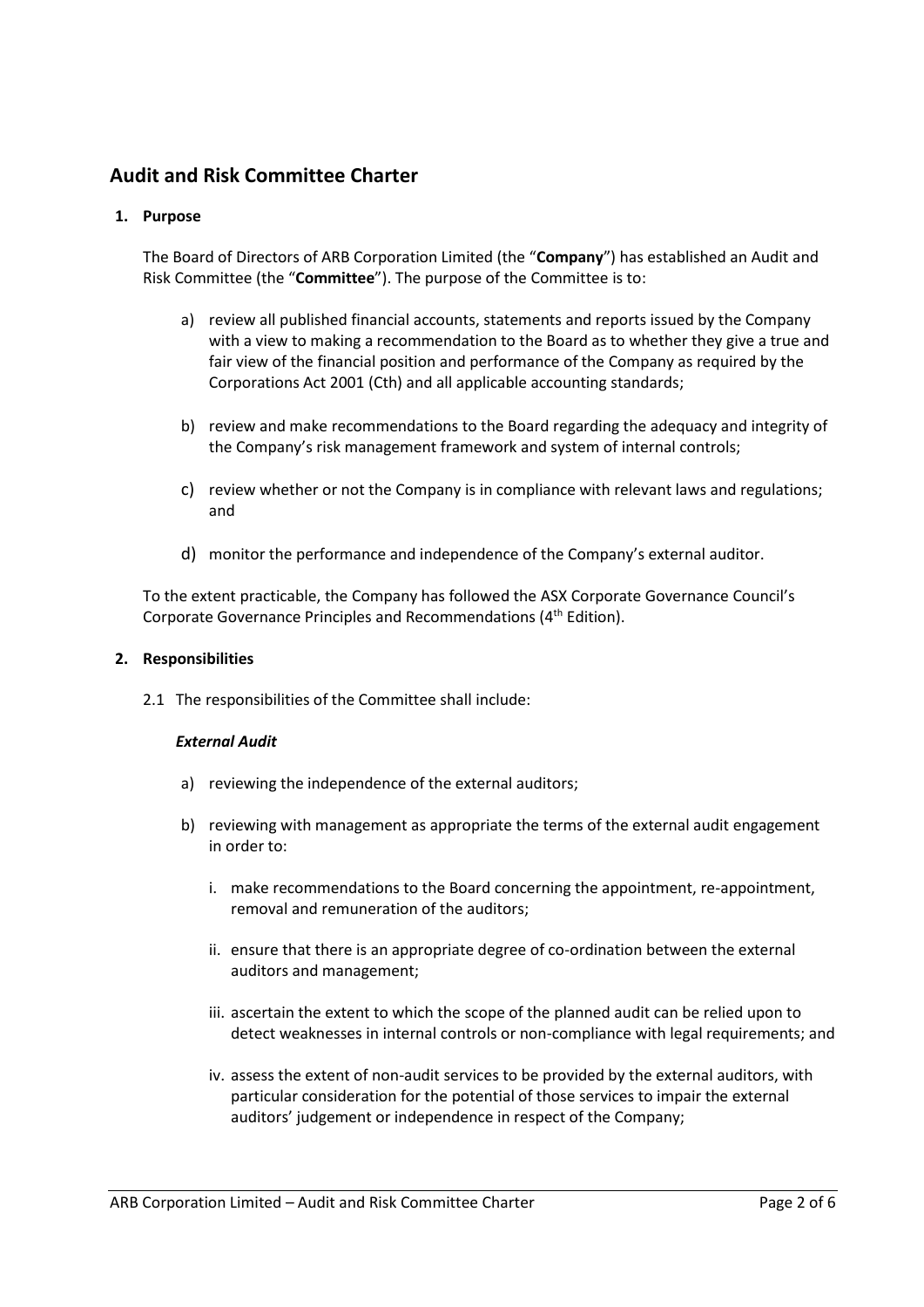- c) monitoring the external audit process with the objective of ensuring there is a good working relationship between management and the auditors;
- d) reviewing all management letters issued by the external auditors and considering any significant recommendations by the auditors in relation to the financial accounts or to strengthen the internal controls and reporting systems of the Company;
- e) monitoring and reviewing management's responsiveness to external audit findings and recommendations;
- f) monitoring and assessing the overall performance and effectiveness of the external auditors to ensure that they are meeting the needs of the Company;

#### *Financial Reporting*

- g) reviewing all published financial accounts of the Company which require approval by the Board of Directors and discussing the accounts as necessary with the external auditors and management;
- h) reviewing any material accruals, provisions, or estimates which are subject to judgement and which affect significantly the financial accounts as well as any other sensitive matters, such as disclosure of related party transactions;
- i) assessing the appropriateness of the Company's accounting policies and principles and any changes to them and their effects on the financial accounts of the Company;
- j) assessing the adequacy and effectiveness of internal controls, policies and procedures with respect to the Company's accounting and financial reporting systems and relevant regulatory and legal requirements;
- k) receiving from management confirmation that the integrity of financial reports is founded on a sound system of risk management and internal control which is operating effectively;
- l) reviewing any relevant compliance report, prepared by management, to identify and consider any matters of significance;
- m) considering any other matter which, in the Committee's judgement, is relevant in relation to its recommendations to the Board concerning the approval of the financial accounts;

#### *Risk Management and Internal Compliance and Control Systems*

- n) overseeing the establishment and implementation of risk management and internal compliance and control systems and ensuring there is a mechanism for assessing the efficiency and effectiveness of those systems;
- o) approving and recommending to the Board for adoption, policies and procedures on risk oversight and management to establish an effective and efficient system for:
	- i. identifying, assessing, monitoring and managing risk; and
	- ii. disclosing any material changes to the risk profile;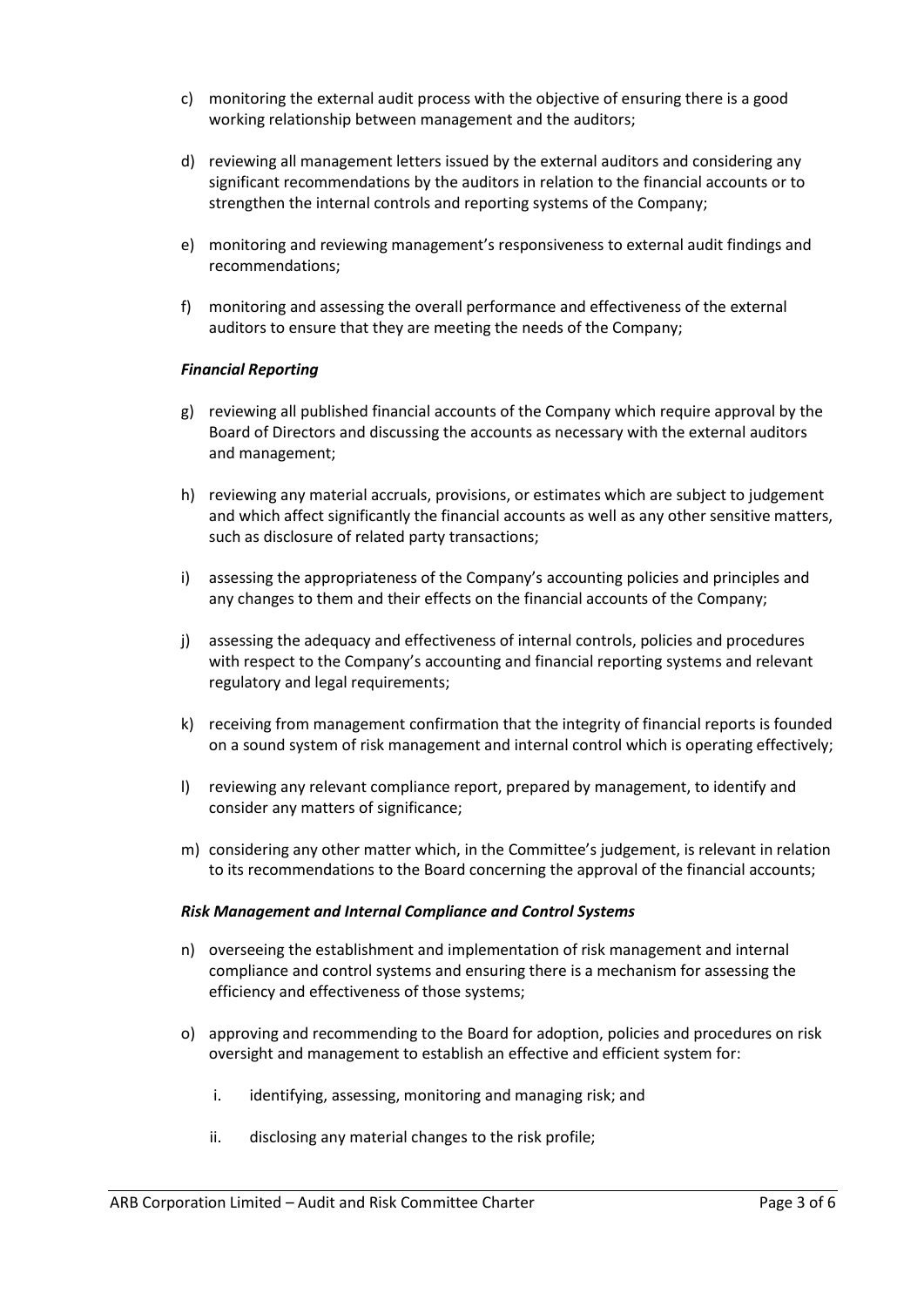- p) reviewing and updating the risk profile of the Company as appropriate;
- q) monitoring the efficiency and effectiveness of the internal risk control system;
- r) assessing if management has controls in place for unusual transactions and any potential transactions that may carry more than an acceptable degree of risk;
- s) monitoring management's response to reviews and recommendations of the external auditors regarding internal control systems and procedures (if any);
- t) monitoring the need for a formal internal audit function and its scope;

#### *Insurance*

u) reviewing the Company's insurance program at least annually having regard to the Company's business and the insurable risks associated with the Company's business;

# *Disclosure and Reporting*

- v) ensuring management establishes a comprehensive process to capture information that must be disclosed to ASX in accordance with the Company's continuous disclosure obligations;
- w) reviewing for completeness and accuracy the reporting of corporate governance practices in accordance with the ASX Listing Rules;

# *Other Responsibilities*

- x) overseeing the implementation of the Company's code of conduct and assessing compliance with it; and
- y) receiving disclosures from eligible whistleblowers pursuant to the Company's whistleblowing policy, and if it considers appropriate, investigating disclosures or allegations made to the Committee.

#### **3. Structure and composition**

- 3.1 The Committee shall be structured and composed of:
	- a) at least three (3) non-executive directors, a majority of whom are independent directors who have been appointed to the Committee by the Board;
	- b) members who have an understanding of financial statements and general accounting principles; and
	- c) at least one (1) member who has financial experience;
- 3.2 The Chairman of the Committee will be appointed by the Board and must be an independent non-executive director who is not the Chairman of the Board;
- 3.3 The Board may determine the appointment of any member of the Committee at any time;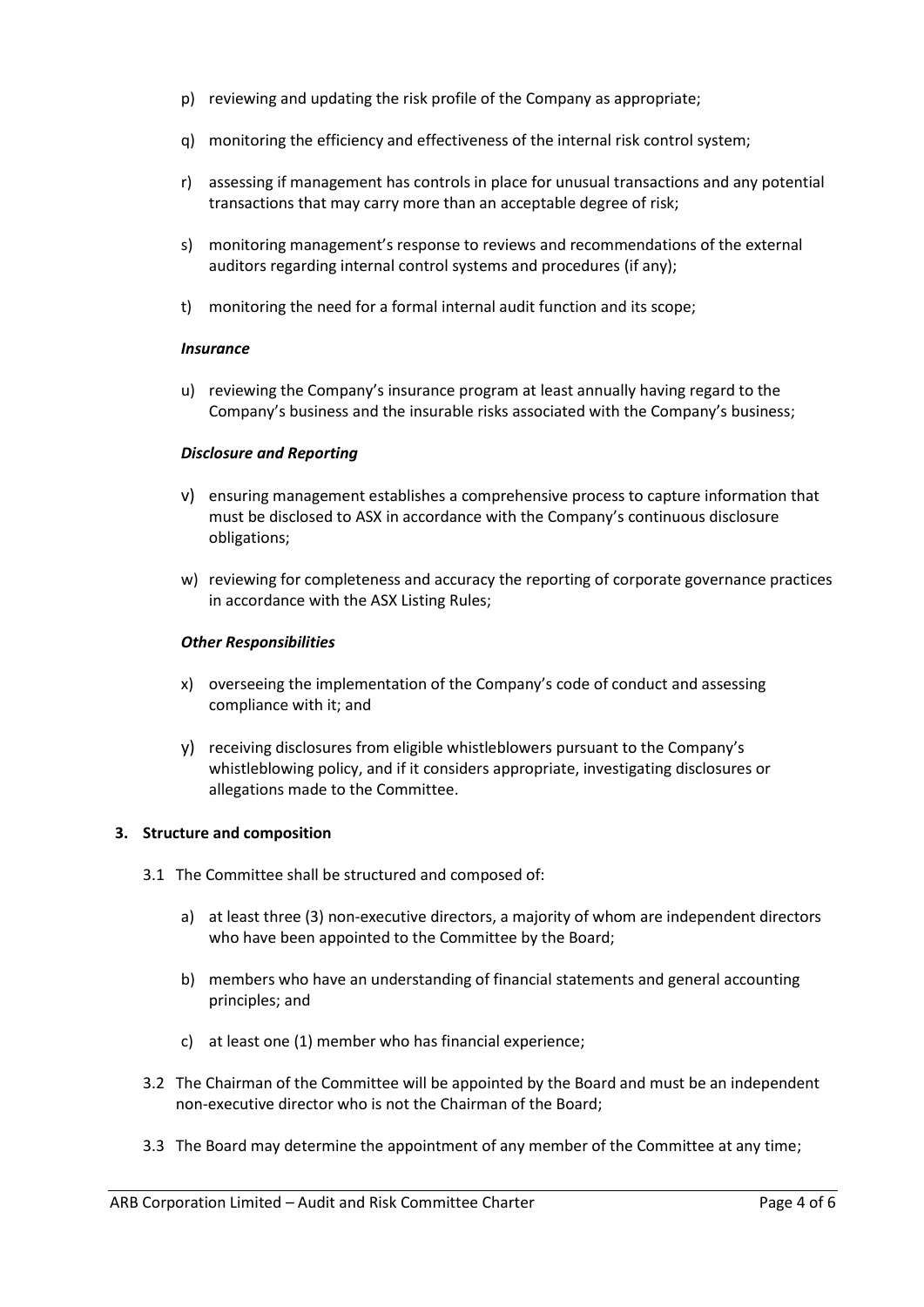- 3.4 The auditors of the Company, both internal and external, may be invited to attend all meetings of the Committee;
- 3.5 The Committee may invite such other persons, including management, to attend meetings of the Committee as deemed appropriate; and
- 3.6 The Company Secretary will fulfil the role of secretary to the Committee and will assist the Chairman to develop and distribute Committee agendas, papers and calendars.

#### **4. Meetings**

- 4.1 The Committee will meet as often as it considers necessary;
- 4.2 At a meeting of the Committee, the number of Directors whose presence is necessary to constitute a quorum shall be more than half the members of the Committee;
- 4.3 In the Chairman's absence from a meeting, the members of the Committee present at the meeting will select a Chairman for that particular meeting;
- 4.4 Any matters requiring decision will generally be decided by consensus or, if consensus is not achievable, by a majority of votes of Committee members present;
- 4.5 Any member of the Committee, the Chief Financial Officer or the auditors may request the Chairman to convene a meeting of the Committee at any time. That request shall be in writing and include an outline of the purpose for that meeting;
- 4.6 The Chairman of the Committee shall convene a meeting for a date no later than 21 days after receipt of that request;
- 4.7 The external auditors have the right to meet separately with the independent director member(s) of the Committee;
- 4.8 Where members or invitees at meetings of the Committee are deemed to have a real or perceived conflict of interest, they will be excused from Committee discussions and deliberations on the issue where a conflict exists; and
- 4.9 Committee meetings may be held by any technological means allowing members to participate in discussions. A member who is not physically present but is participating by technological means is taken to be present.

#### **5. Access to information and independent advice**

- 5.1 The Committee has the authority, subject to the law, to require access to any information, document, report or material in the possession of any employee of the Company or any related body corporate, and all employees must comply with such requests from the Committee; and
- 5.2 The Committee may take such independent legal, financial and other advice as it considers necessary, with the cost to be borne by the Company.